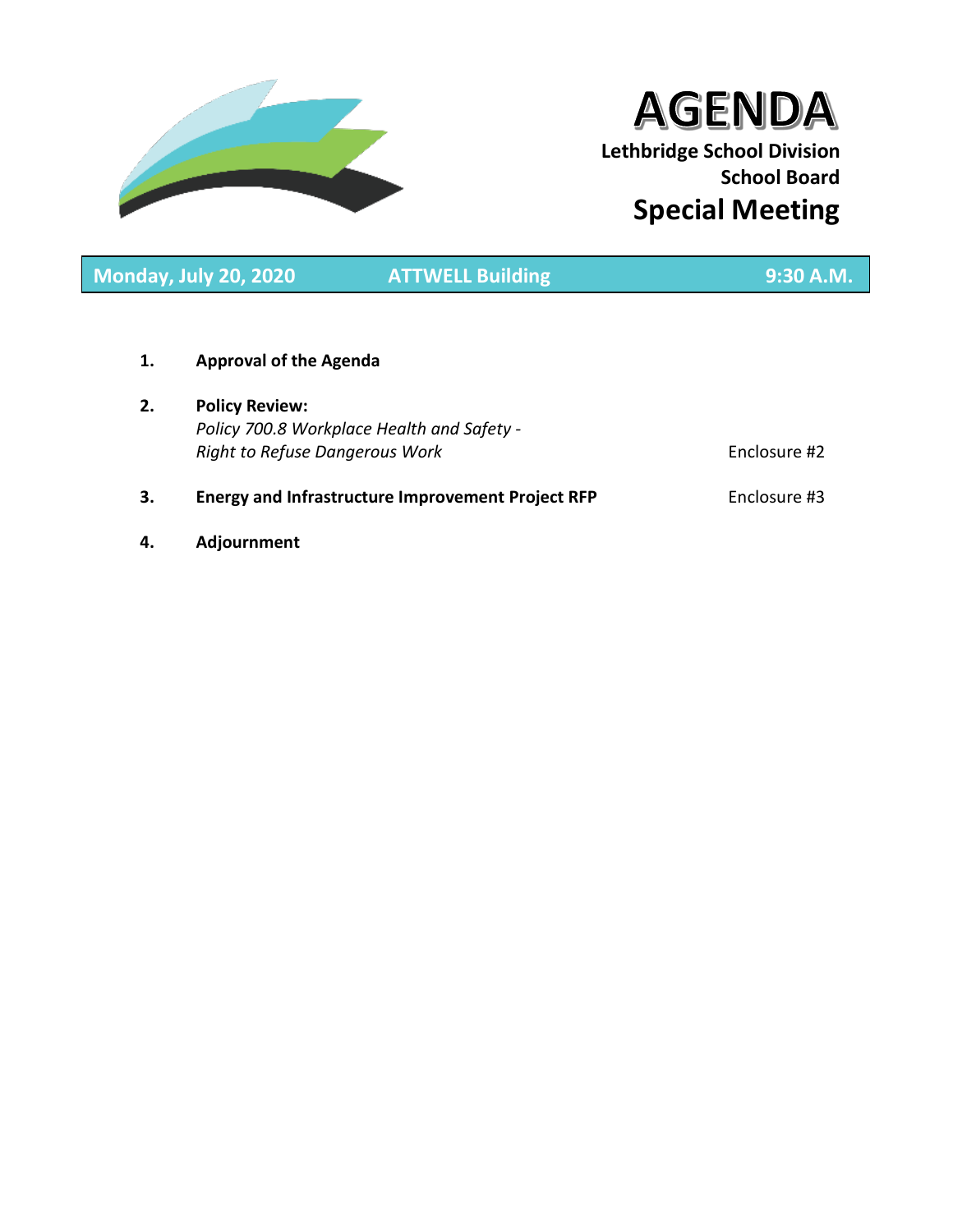#### **MEMORANDUM**

July 20, 2020

To: Board of Trustees

From: Cheryl Gilmore Superintendent of Schools

# **RE: Policy 700.8 Workplace Health and Safety – Right to Refuse Dangerous Work**

# **Background**

Policy 700.8 was given first reading at the June Board Meeting. With the first reading, there was a recommendation to look at the wording in the policy statement (second paragraph) that the concern for safety be inclusive of individuals beyond employees. The policy is on the next page with a change highlighted in yellow.

# **Recommendation**

It is recommended that the Board approve second reading of this policy, and if unanimous on the second reading, approve third and final reading.

Respectfully submitted,

Cheryl Gilmore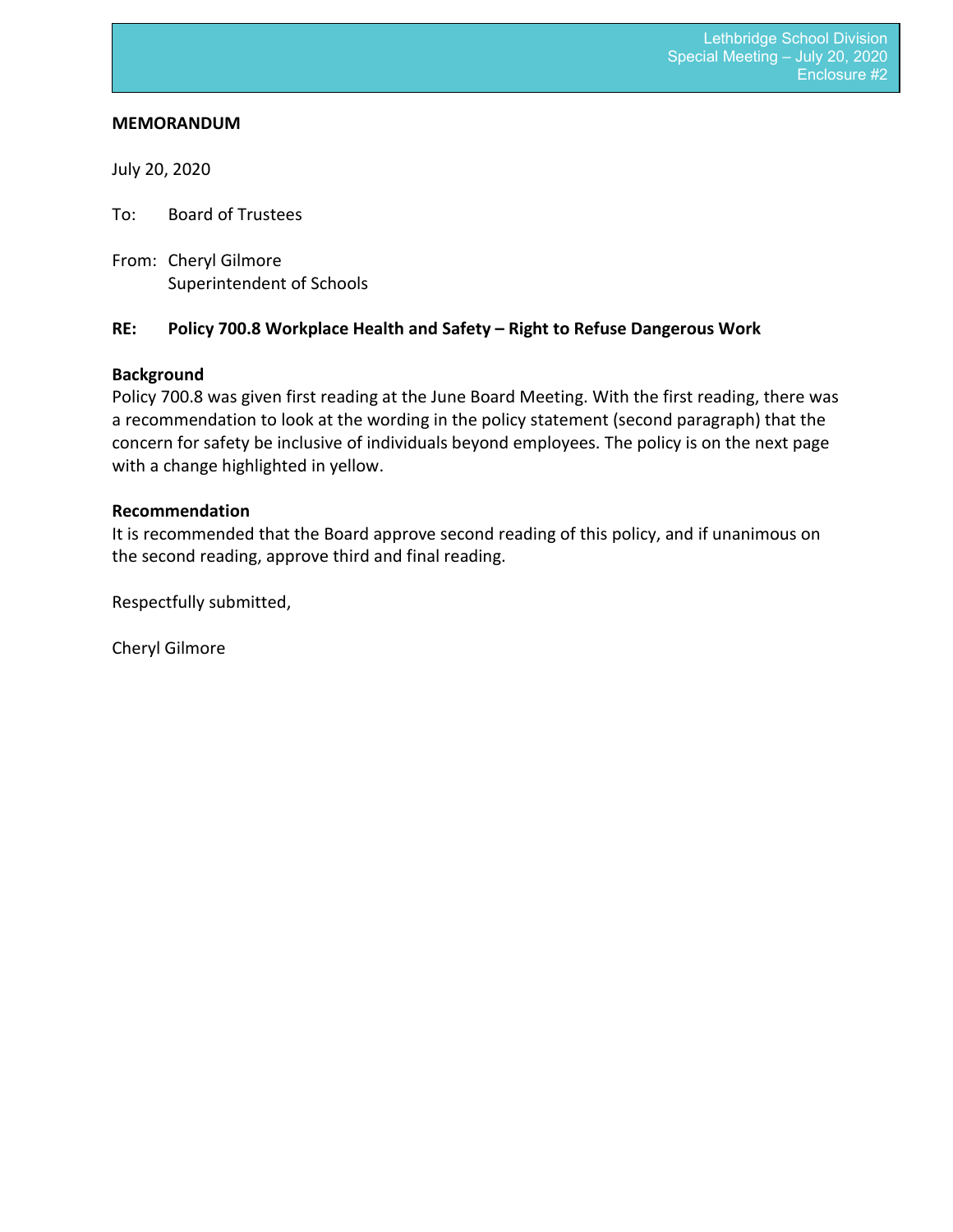# **700.8 Workplace Health and Safety – Right to Refuse Dangerous Work**

# Policy

The Division employers and employees have obligations under the Alberta Occupational Health and Safety Act. Regulations and Code, to take reasonable care to protect the health and safety of themselves at or in the vicinity of the work site while working. Every worker shall, at all times, when the nature of the work requires, use of all devices and wear all personal protective equipment designated and provided for their own protection or required to be used when worn by this Act. Requlations or Code.

An employee may refuse to work or to do particular work at a work site if the employee believes on reasonable grounds that there is a dangerous condition at the work site or that the work constitutes a danger to the employee's health and safety or to the health and safety of another employee or another person.

# **Regulations**

An employee who refuses to work or to do particular work, shall promptly report the refusal and the reasons for it to their immediate supervisor. The employer shall remedy the dangerous condition immediately or when it is reasonably practical to do so. Reasonably practical is taking precautions that are not only possible, but that are also suitable or rational, given the particular situation.

Work may be refused under four conditions:

- 1. The employee sincerely believes there is a danger: any worker can refuse work if they honestly believe that it would pose a danger to their own or another person's health and safety.
- 2. The employee's belief is reasonable: the health and safety concern must be reasonable. In other words, the hazard must be one that an average, everyday worker would consider dangerous.
- 3. The danger is unusual: Work refusals don't apply to dangers that are a normal part of the job.
- 4. The refusal doesn't endanger anyone else: refusals are not permitted if they endanger the health and safety of another person.

The Board delegates to the Superintendent the authority to develop the procedures necessary to implement this policy.

#### References

Other:

Section 5, Section 31(1-10), Section 32(1-4) of the Alberta Occupational Health and Safety Act. Regulations and Code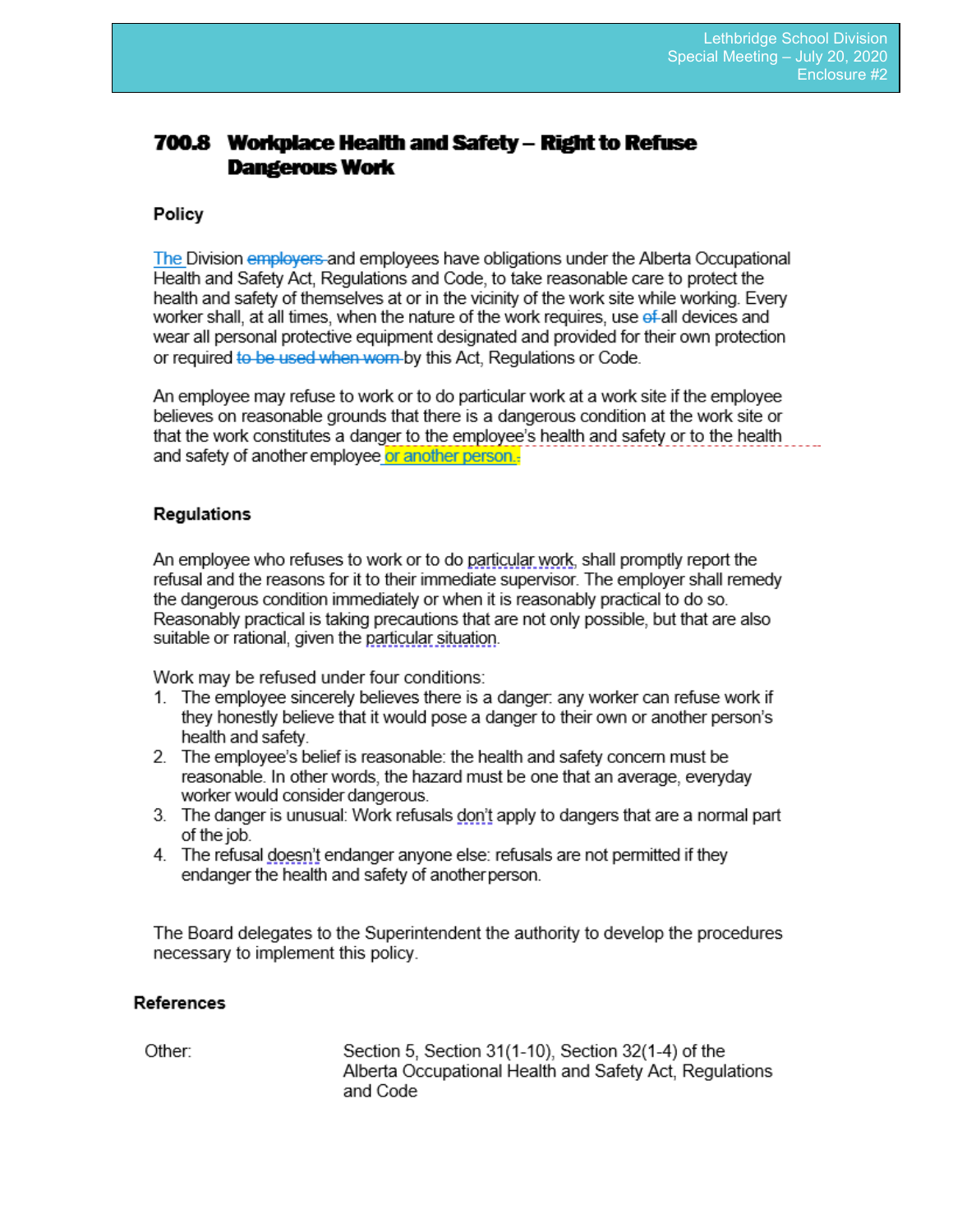#### **MEMORANDUM**

July 20, 2020

To: Board of Trustees

From: Christine Lee Associate Superintendent, Business Affairs

# **RE: RFP FS02-2020 Energy and Infrastructure Improvement Projects**

# **Background**

# **About the Project:**

Lethbridge School Division has received approval under Capital Maintenance Renewal (CMR) stimulus funding to perform energy and infrastructure improvements.

A Request for Proposal (RFP) was issued to seek proposals from interested Energy Services Companies capable of providing comprehensive energy management and infrastructure-related capital improvement services.

The goal of the project is to create energy and water savings, reduction of greenhouse gas emissions, reduce utility and operating costs and improve capital infrastructure. Some of the energy improvements may include LED Lighting upgrades, boiler replacements, building envelop upgrades, gym ventilation and controls upgrades.

# **Evaluation of the RFP:**

The RFP requested information to determine who will be the best partner for these projects. The project has three phases that are included in the RFP. The partner, along with providing information on their experience and qualifications, provided their technical approach and the cost of the *Investment Grade Audit* that will be required to initiate the project.

The first phase of the project is the *Technical Energy Audit* and Project Proposal phase to identify and evaluate cost saving measures and project scope. The second phase is the construction/implementation/commissioning and financing phase which determines the costs for construction and services. The third phase is the post construction guarantee and monitoring to ensure energy savings are met. The estimated scope of the project which will be funded through a combination of IMR and CMR grant funding is \$4 million.

The evaluation of the RFP was based on overall response strength to the proposal criteria. Evaluation of the proposals were conducted by Daniel Heaton, Director of Facility Services, Christine Lee, Associate Superintendent Business Affairs and representatives from Energy Associates International who have expertise in energy management. Qualifications and technical approach were weighted more heavily than the price of the technical audit as the technical audit is a small cost component to the overall project scope. The successful proponent will be